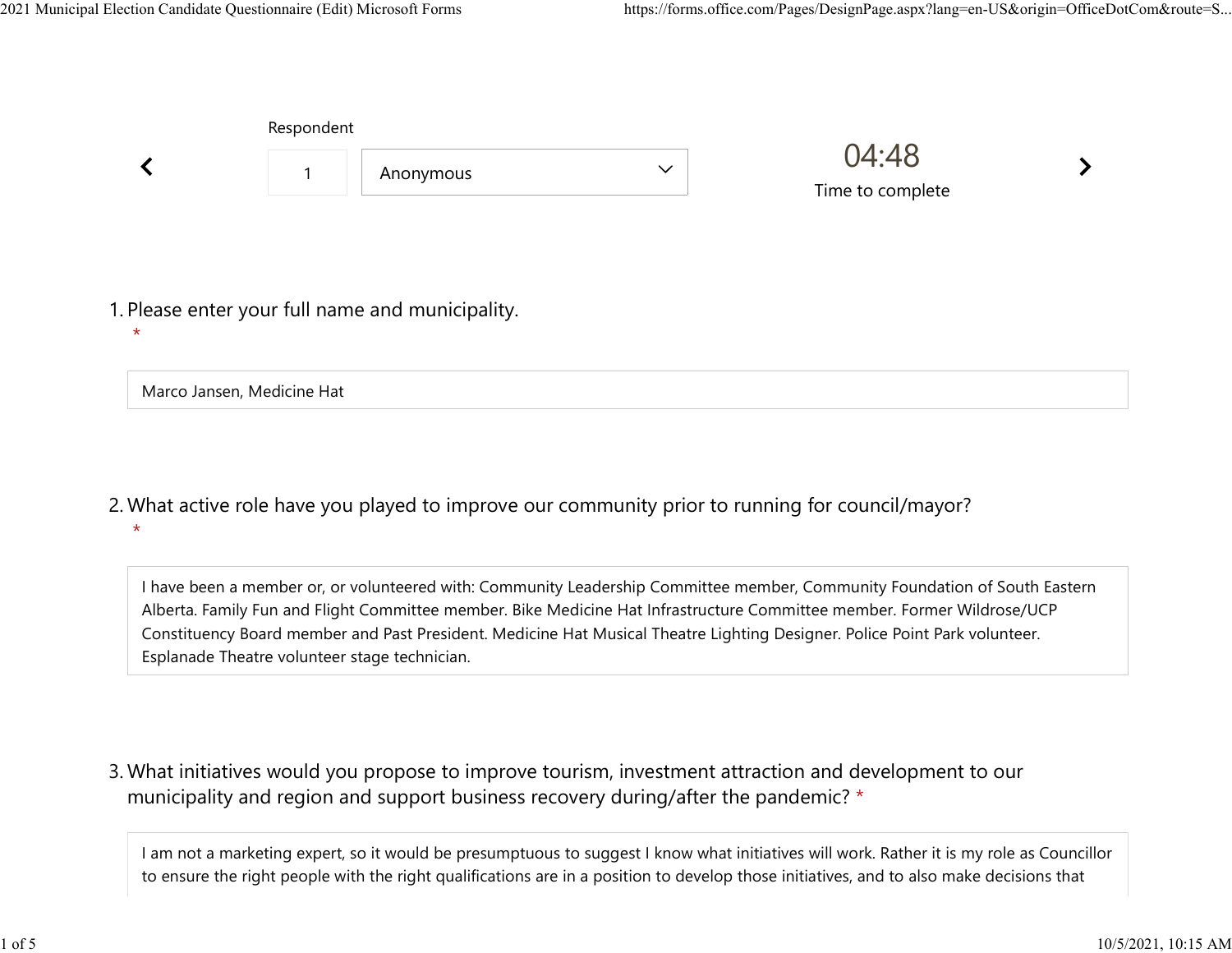\*

make Medicine Hat a desirable destination for tourism and development, give these experts something to 'brag about' so to speak. 2021 Municipal Election Candidate Questionnaire (Edit) Microsoft Forms https://forms.office.com/Pages/DesignPage.aspx?lang=en-US&origin=OfficeDotCom&route=S...<br>make Medicine Hat a desirable destination for tourism and deve

4. In Medicine Hat, businesses pay a higher proportion of property taxes compared to the residential sector.  Medicine Hat's tax gap of 2.35% is one of the highest in Alberta.  What is your position on the current approach to taxation and your thoughts on potential strategies to narrow this gap? \*

Tax calculation is very complex, a small change can have a far-reaching ripple effect which may, or may not, be desirable. Any changes to the current approach resulting in a positive net benefit to the community, and are well studied as to the total impact, will always receive serious consideration.

5. If elected, what specific steps would you take to encourage & promote entrepreneurship within the region?

I will always welcome ideas and proposals from individuals and groups who seek to promote entrepreneurship, but we as a City must also ensure that we properly support the businesses that are already here. It is one thing to attract new businesses; it is another to help maintain them.

What is your stance on COVID-19 related laws that mandate requirements, including masks and vaccine 6. passports? \*

I am not a medical professional, and despite the access to information the internet provides, I am also not a researcher. While I can certainly question those with the necessary background and qualifications about their decisions, once those decisions are made I will follow them. The right to choose is a fundamental one. If a business chooses to require masking or proof of vaccination, then it must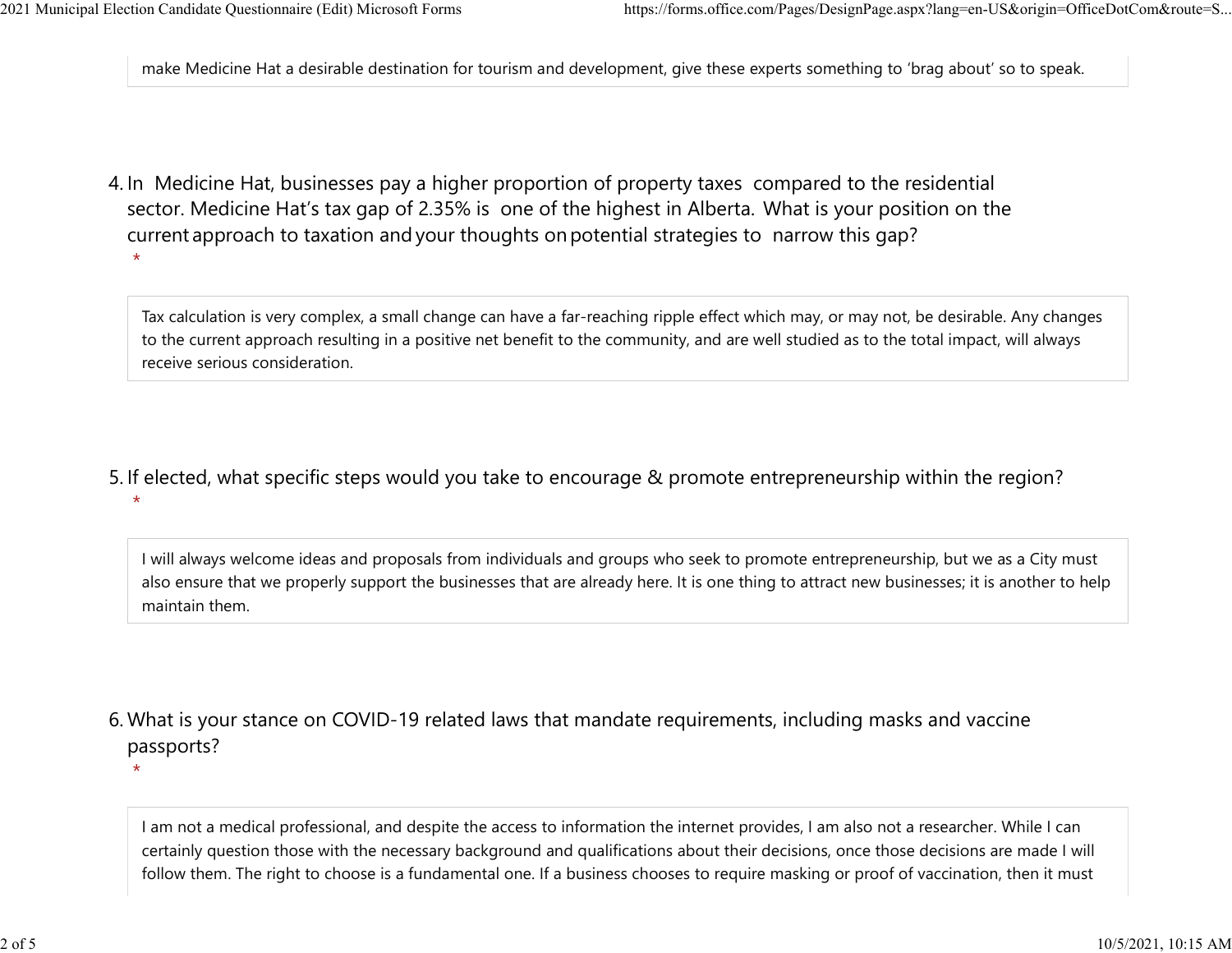also be easy for the customer to wear a mask or provide that information, if they so choose. 2021 Municipal Election Candidate Questionnaire (Edit) Microsoft Forms https://forms.office.com/Pages/DesignPage.aspx?lang=en-US&origin=OfficeDotCom&route=S...<br>also be easy for the customer to wear a mask or provide that i

What is your plan for publicly-funded services (examples would include Medicine Hat Public Library, power plant, 7. facilities) if elected?

\*

Providing public service to the Citizens is the core responsibility of Council. These services must be accessible to those who need or want it. They must be operated in a cost-effective and sustainable manner. If it is the desire of the Citizens to have, grow, and maintain these services, then it is incumbent on Council to respond to those desires.

8. How important is it for our region to have a local Community College? What specific steps could the municipality do to work better with Medicine Hat College to provide ongoing opportunities for future learners? \*

Having a highly regarded post secondary institution like Medicine Hat College within the community addresses a number of needs and as such is exceptionally important to the health, growth, and desirability of the City. The most basic step to working better with any institution or industry is to invite them to bring their vision, plans, and requirements forward and truly listen to them. Once that is understood then it is easier to find what role the City can play in realizing that vision.

## 9. How will you attract newcomers to the district and address the needs for a skilled workforce? \*

The City needs to begin by taking care of their own. Many City Employees see first-hand how their departments function, and have viable suggestions for improving them. However they are often discouraged, or even threatened, when they suggest change. Engaging and supporting these Employees will make their departments more effective. This will require training and support systems where the City can allow local business and industry to partner with the City, where the business might not have access to these systems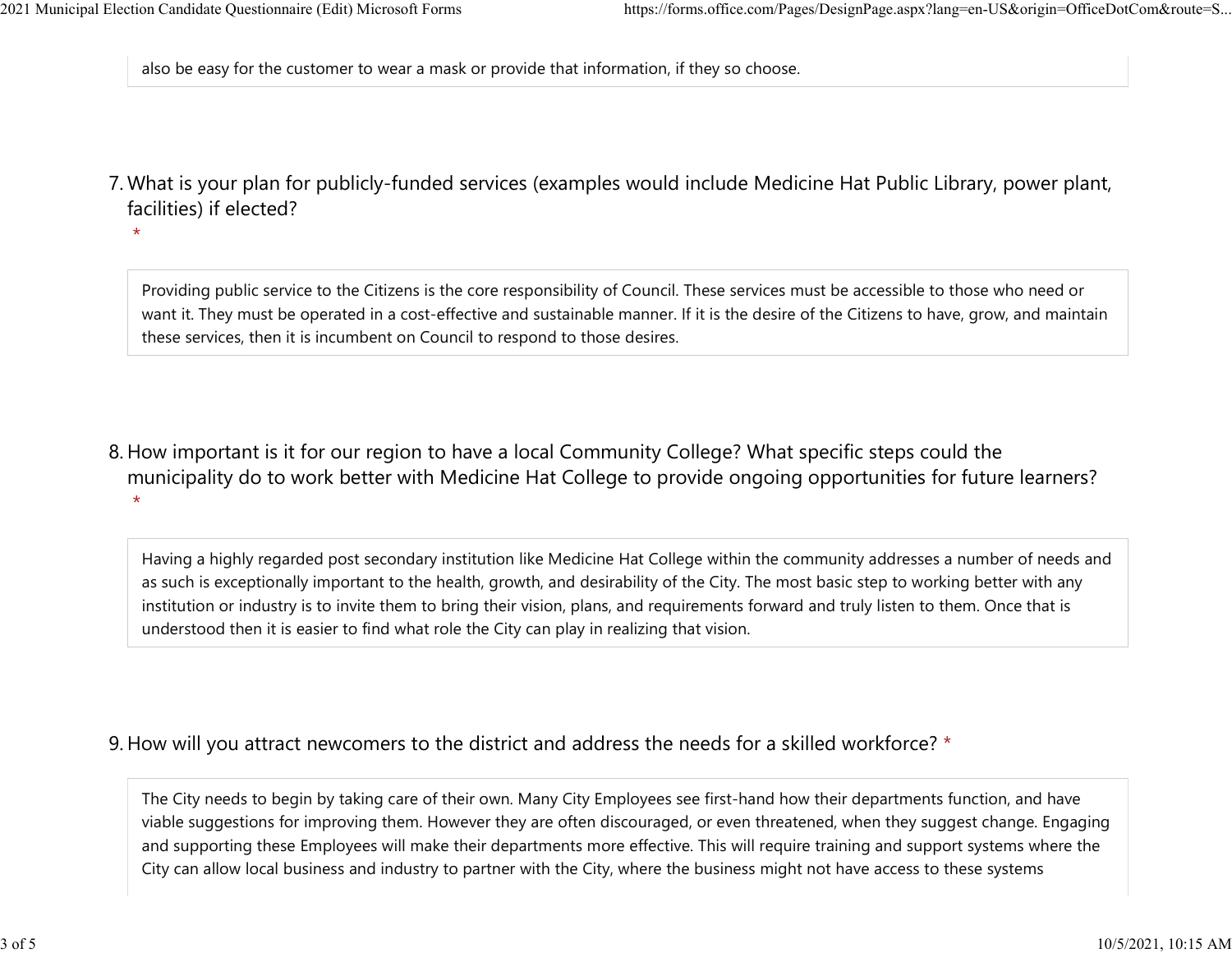\*

\*

otherwise. This has the cascading effect of creating a more effective City workforce, which improves the services provided to the public and attracts newcomers, which then spurs growth in the business sector creating greater demand for a skilled workforce. 2021 Municipal Election Candidate Questionnaire (Edit) Microsoft Forms https://forms.office.com/Pages/DesignPage.aspx?lang=en-US&origin=OfficeDotCom&route=S...<br>
otherwise. This has the cascading effect of creating a more e

10. What is your stance on the importance of mental health & wellness support in our region? What ideas, implementations, and initiatives would you put forward to improve the overall mental health & wellbeing of our community?

It is encouraging seeing the increased awareness in our society about the importance of mental health and wellness. Similar to some of my previous answers, I am also not a Mental Health professional, so it is not sensible to presume that I know how to address what our community needs. I would welcome those that do have the necessary background to come forth with their proposals and learn how the City can help facilitate them.

11. How will you further diversity and inclusion initiatives in our region, as it relates to each of the pillars in the Chamber's Vote Prosperity Platform: https://www.medicinehatchamber.com/voteprosperity2021/ (https://www.medicinehatchamber.com/voteprosperity2021/) \*

As a Councillor, it is my responsibility to ensure that the policies and procedures the City has in place do not have barriers to diversity and inclusion. If those barriers do exist, then as a representative of all citizens, it is my duty to them to eliminate those barriers.

12. On a municipal level, how do you intend to address climate change and pollution?

First, we must ensure that our policies, practices, and regulations support a sustainable, greener, environment. Then we must empower